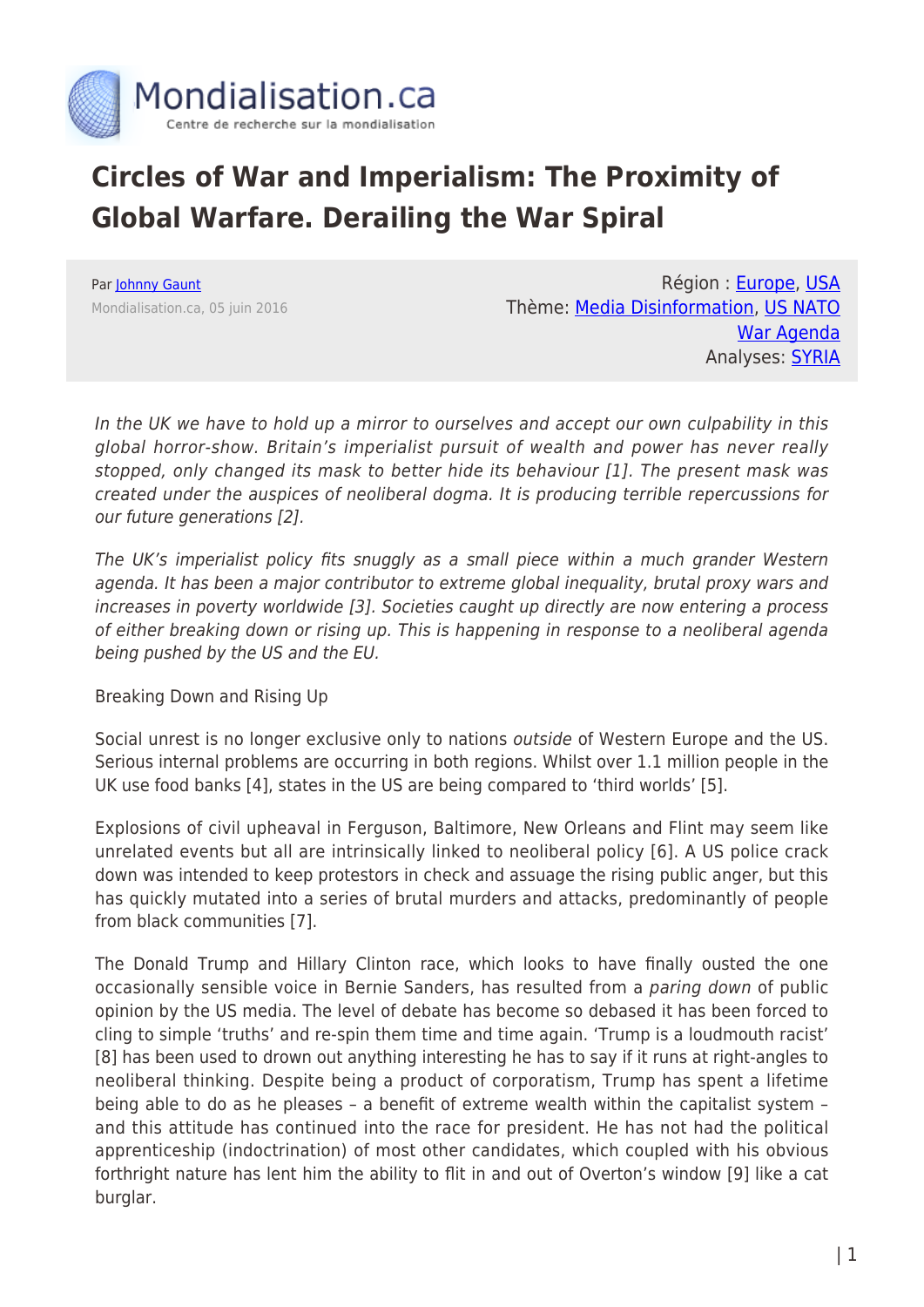Reversely, Hillary Clinton's gender has become a major focus point in her campaign [10], and the media who support her have used this to stifle debate about her ties with Wall Street and corporatism [11]. She expounds 'American exceptionalism' [13] with a view to promoting global conflict [14]. It's almost as though she feels to be taken seriously as a female politician, she must be even more hawkish than her male counterparts [15].

The people of the US have been robbed of an election. Instead of voting for a candidate, a major part of the electorate have found themselves voting to keep out the other [16]. Barely anywhere does it show that out of the two of them, Trump is by far less eager to go to war.

Europe's burgeoning extreme-right parties are posturing for power in Hungary, Austria and Poland [17], with the EU bolstering national policies of austerity with their own 'recommendations' [18] in line with neoliberal doctrine. The EU has in many ways forced member states into policies of austerity, as with the labour reforms in France [19]. Right now, the French public are in the midst of mass protests and blockades [20]. The scenes are reminiscent of the 1968 uprising [21]; the revolution that never was.

In Greece, the economic collapse has pushed an unelected body, the Troika (IMF, Eurozone & ECB), into a position that supersedes the democratically elected Syriza government [22]. Coupled with the refugee crisis, created in most part by Western interventionism in the Middle East and north Africa, the Greek people have been abandoned by the EU authorities to fend for themselves, just when European solidarity is most needed. This is no cruel accident, it is deliberate and meant to set an example to any other states thinking about using left-wing theory to escape crippling debt [23].

To believe we are ultimately more at risk of external terrorism than our own social implosion is to be blindly embedded deep within the 'comfort' of Western fictions.

Mainstream Media's Indifference to War



I doubt even regular readers of news, people

who like to consider themselves up to date with global matters, have any real idea of the proximity of global war [24]. This is because the majority of mainstream news reports pumped into our society is at best biased towards Western imperialism [25], and at worst quite simply lies [26]. Unfortunately for Syrians, the conflict that began in Daraa in 2011 has come to best illustrate this.

Complex media channels are at work deep within the dynamics of the Syrian conflict to a degree never witnessed before. Misinformation springs from unaccountable groups and lands, via a fourth sector network, centre stage in Western news headlines.

The groups that I am referring to are the many LNGOs (Local Non Governmental

 $\pmb{\times}$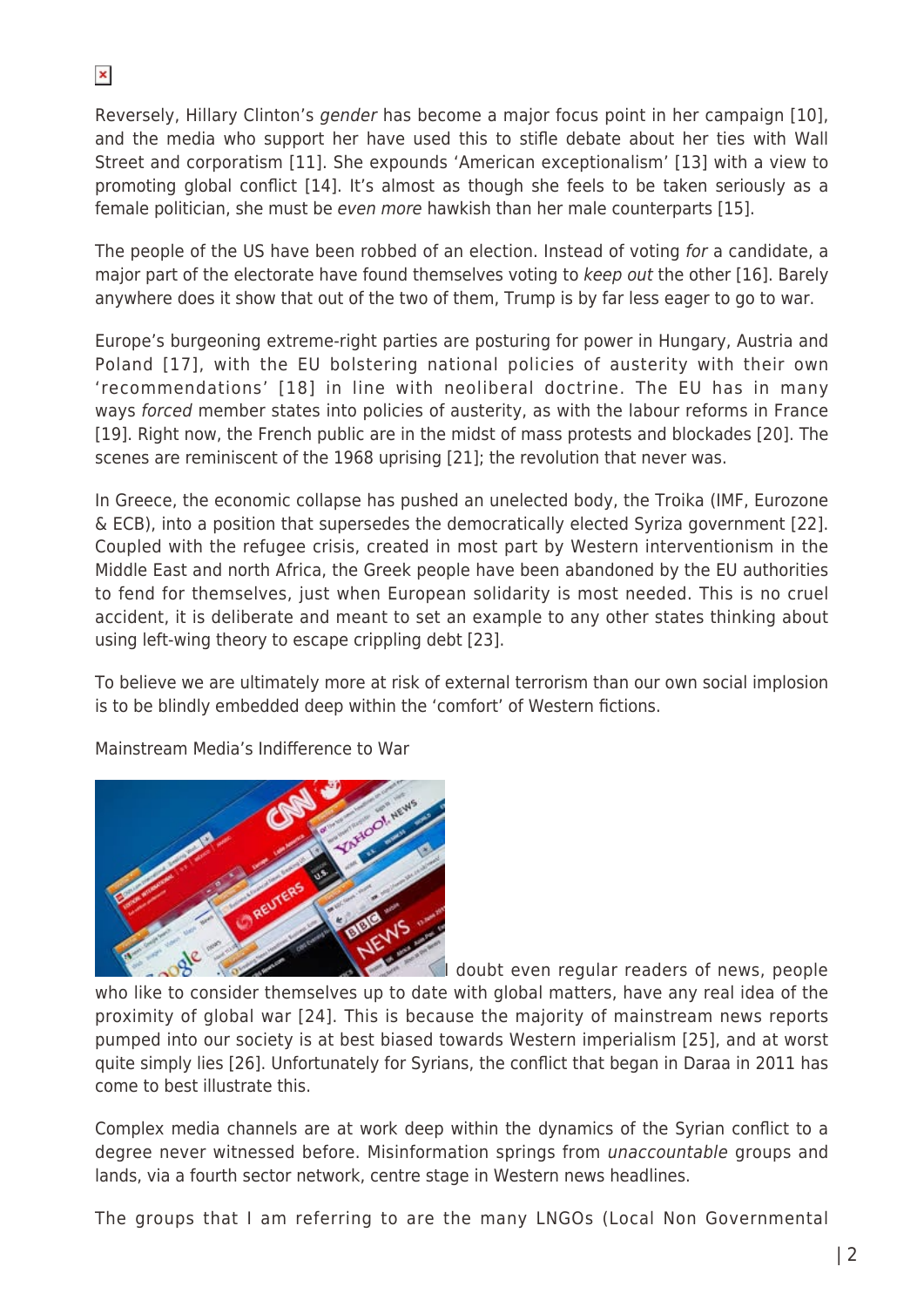Organisation) that have emerged in order to « support the Syrian people », each with a monopoly on the 'truth'. Many of these groups, including NGOs from nations funding the opposition terrorists in Syria (Saudi, Qatar, US, etc), have backgrounds that have gone unchecked after an initial qualifying process:

Syrian organizations predominantly cropped up in response to the crisis and included grassroots organizations from inside the country as well as diaspora run organizations from the US, UK, Turkey and the Gulf… Less is known about Gulf supported NGOs. Gulf countries tend to fund their own national NGOs and Red Crescent organizations, which in turn fund Syrian organizations. [27]

It is only when some have been scrutinised more closely that their claims of impartiality have been blown out of the water.[28][29][30]

In an interview for The Telegraph in October, 2013, Peter Clarke, who sits on the board of the Charity Commission and a former head of anti-terrorism for the London Metropolitan Police said:

Once you get into these very difficult, dangerous areas it is hugely difficult for charities to track the final destination of their funds… It is one of these 'fog of war' issues where stuff can be diverted… It is perfectly feasible for charities to be established as a sort of cover. We have not seen clear evidence of that yet… You can think of a host of different ways in which people giving money with the best possible intentions could find that it has been misappropriated.[31]

The White Helmets [32], The Syria Campaign [33], Syria Solidarity UK [34] and Hand in Hand for Syria [34] are just four NGOs which hold questionable claim to their impartiality. They have polished websites which produce high quality, emotive social media *memes* that quickly spread over the internet. At the same time, established international non-profits like Human Rights Watch and Amnesty Int, have gradually aligned their fundamental principles with Western geopolitical goals [35], [36].

To anyone paying attention, it has become glaringly obvious that the number one priority of the US-led coalition in Syria is to bring about 'regime change' [37]. Way down that to-do list comes 'defeating terrorism', which is the official reason for foreign military power being in Syria. Although it hasn't stopped the US in Latin America [38], regime change is illegal under international law. But even if the Latin American example was followed and international law was ignored, removing Bashar al-Assad (who has recently been voted president by over 5 million Syrians out of a possible 8.3 million [39]) it would lead to a greatly worsened situation for the Syrian people. Look to recent adventurism in Iraq, Afghanistan and Libya as examples of military failures [40].

The most likely replacement for the Assad government would come from the present fighting opposition, made up almost entirely of sectarian factions and terrorist groups (al Nusra; al Sham; Free Syrian Army; Army of Conquest; Farouk Brigades; etc) [41]. Granted, there maybe some Syrian civilians who would embrace a non-secular, salafist government, but there are also many more, including millions of Syrian women and girls, who would not.

The West's demonising of Bashar al-Assad is designed to fit with the spiralling war-loops of its foreign policy. Democracy does not come by way of bombs or arming terrorists to attack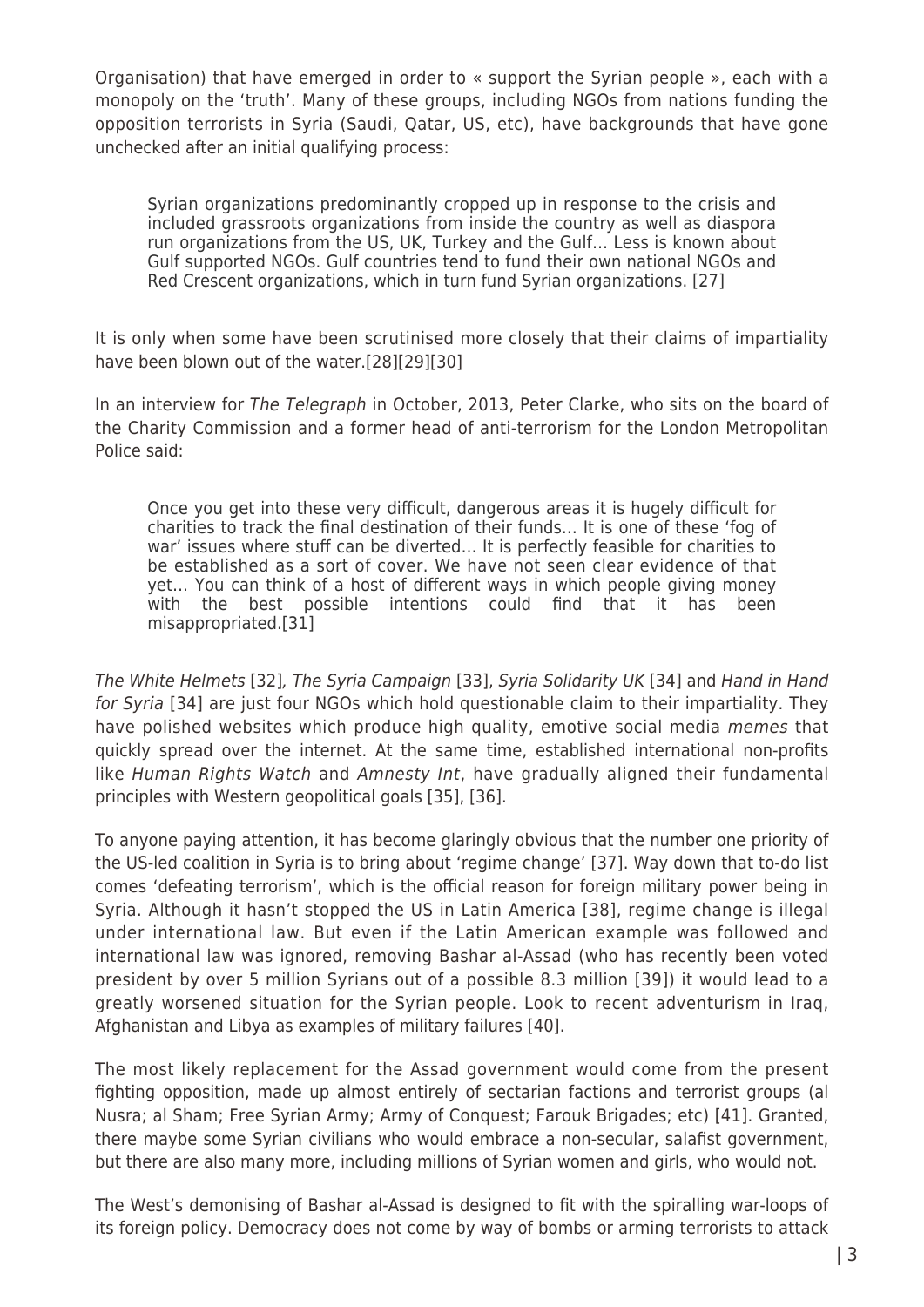a sovereign government, despite the West's policy [42]. It comes by close diplomatic engagement and appropriate international pressure to encourage change. But mainly, it comes from the voices of the Syrian people, because only they will decide Syria's fate.

## Derailing the War Spiral

In order to change our direction away from perpetual cycles of conflict, we must understand the commitment to war some of our global public bodies and information services has. The UN has become a useless broker, usurped by the US who flaunts international law whenever it feels like it [43]. Neoliberalism actively pursues an aggressive foreign policy, and this doctrine has become prolific throughout the West. It has even bleached into many of the institutions we might consider politically neutral, like Amnesty, Avaaz [44] or Save the Children [45].

Nietzsche said, 'Sometimes people don't want to hear the truth because they don't want their illusions destroyed.' Are we yet beginning to understand that true information is far more valuable than the capture of land or the endless chase of capital? If so [46], it is in part the commencement of a mindset shift that brings with it a more mentally independent Western citizen, able to analyse information for themselves. This means engaging with news from a range of sources, but remaining highly sceptical of them before accepting (or not accepting) what they have to say.

This is particularly useful with so-called 'liberal' outlets like The Guardian, The Observer or The Independent. The news groups and government organisations these belong to are embedded deep within the neoliberal apparatus surrounding us, and their decisions to publish or not publish certain information will always reflect this [47].

The ability to firmly grasp hold of the instruments navigating us to war and wrench at the wheel is within us all. We need to be brave and prepared to tolerate the anger and disapproval of authorities and individuals who do not yet see through bias, lies and omissions. The information that comes into our society has for centuries been controlled and filtered by elitist systems, such as today's media complex, academia [48] and publishing. The evolution of independent internet news outlets have been, in many ways, an organic development to circumvent these systems, although these too need to be engaged in a critical and analytical manner. Some with extreme caution!

The internet and neoliberalism have almost coincided. I wonder how much further down this path of destruction we would have been without it? Nonetheless, it is war that has the momentum right now, not peace.

Johnny Gaunt lives in Wales, UK. He is a peace activist, writer and occasional radiographer.

Notes

[1]<http://www.markcurtis.info/>

[2] http://[intpolicydigest.org/2014/08/12/blowback-british-imperialism-in-the-middle-east/](http://intpolicydigest.org/2014/08/12/blowback-british-imperialism-in-the-middle-east/%5D)

[3] [https://www.theguardian.com/books/2016/apr/15/neoliberalism-ideology-problem-george-monbio](https://www.theguardian.com/books/2016/apr/15/neoliberalism-ideology-problem-george-monbiot) [t](https://www.theguardian.com/books/2016/apr/15/neoliberalism-ideology-problem-george-monbiot)

[4]<https://www.trusselltrust.org/news-and-blog/latest-stats/>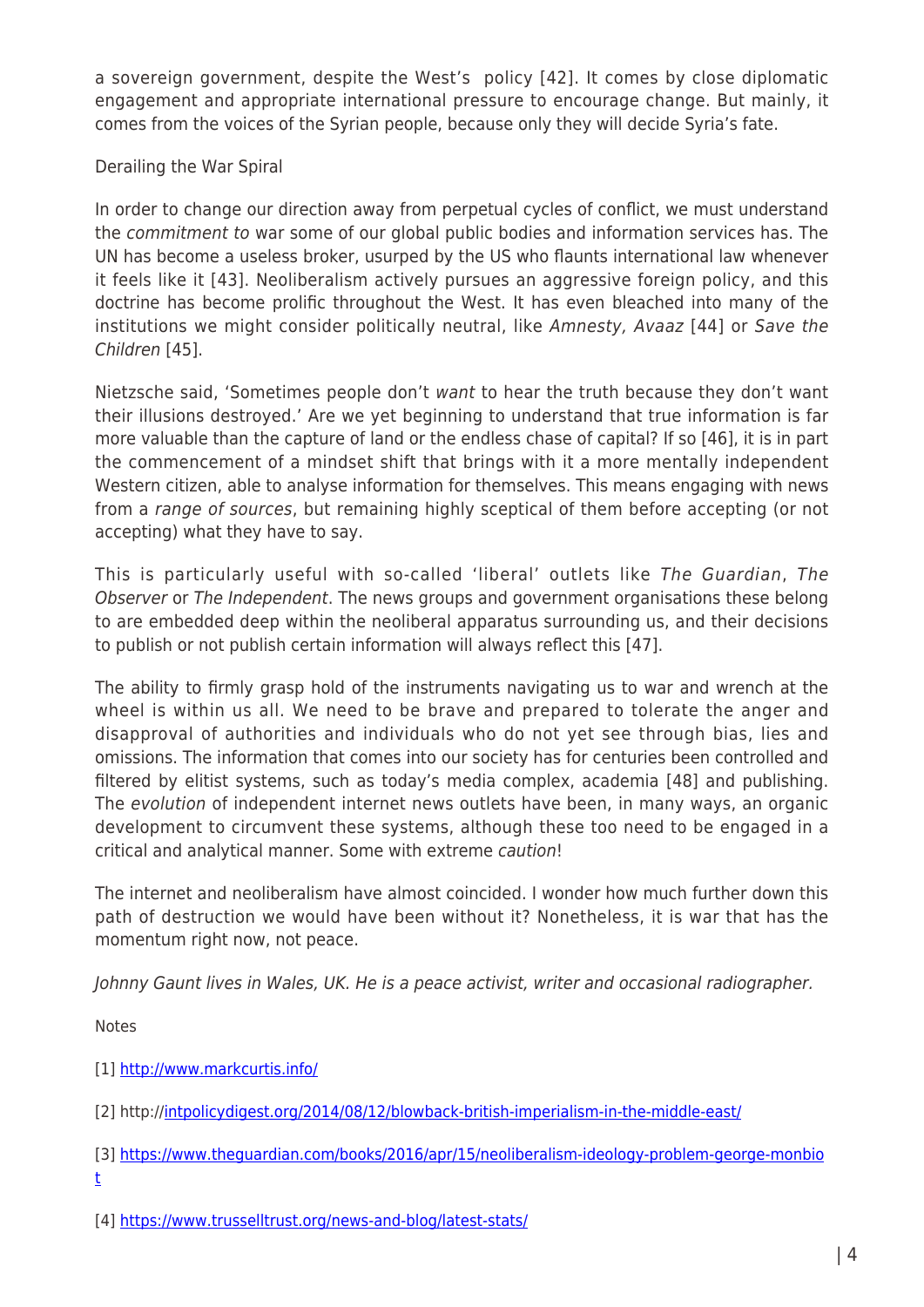[5] [http://www.rollingstone.com/politics/news/six-ways-america-is-like-a-third-world-country-2014030](http://www.rollingstone.com/politics/news/six-ways-america-is-like-a-third-world-country-20140305) [5](http://www.rollingstone.com/politics/news/six-ways-america-is-like-a-third-world-country-20140305)

[6] [https://www.washingtonpost.com/news/wonk/wp/2016/01/25/how-flint-ferguson-and-baltimore-ar](https://www.washingtonpost.com/news/wonk/wp/2016/01/25/how-flint-ferguson-and-baltimore-are-all-connected/) [e-all-connected/](https://www.washingtonpost.com/news/wonk/wp/2016/01/25/how-flint-ferguson-and-baltimore-are-all-connected/)

[7] [http://www.theguardian.com/us-news/2015/dec/31/the-counted-police-killings-2015-young-black](http://www.theguardian.com/us-news/2015/dec/31/the-counted-police-killings-2015-young-black-men)[men](http://www.theguardian.com/us-news/2015/dec/31/the-counted-police-killings-2015-young-black-men)

[8] [http://uk.businessinsider.com/paul-krugman-donald-trump-belligerent-loudmouth-racist-2015-7?r](http://uk.businessinsider.com/paul-krugman-donald-trump-belligerent-loudmouth-racist-2015-7?r=US&IR=T)  $=$ US&IR $=$ T

[9] [www.newstatesman.com/politics/2015/04/what-overton-window](http://www.newstatesman.com/politics/2015/04/what-overton-window)

[10] [http://www.npr.org/2016/04/11/473792646/is-it-ok-to-vote-for-clinton-because-she-s-a-woman-a](http://www.npr.org/2016/04/11/473792646/is-it-ok-to-vote-for-clinton-because-she-s-a-woman-an-8-year-old-weighs-in) [n-8-year-old-weighs-in](http://www.npr.org/2016/04/11/473792646/is-it-ok-to-vote-for-clinton-because-she-s-a-woman-an-8-year-old-weighs-in)

[11] [http://www.truthdig.com/report/item/hillarys\\_corporate\\_democrats\\_taking\\_down\\_bernie\\_sanders](http://www.truthdig.com/report/item/hillarys_corporate_democrats_taking_down_bernie_sanders_20160130) [\\_20160130](http://www.truthdig.com/report/item/hillarys_corporate_democrats_taking_down_bernie_sanders_20160130)

[12]<http://www.counterpunch.org/2016/03/01/5-reasons-not-to-vote-for-hillary-clinton/>

[13] [http://21stcenturywire.com/2016/05/26/american-exceptionalism-destructive-elitism-versus-con](http://21stcenturywire.com/2016/05/26/american-exceptionalism-destructive-elitism-versus-constructive-humanity/) [structive-humanity/](http://21stcenturywire.com/2016/05/26/american-exceptionalism-destructive-elitism-versus-constructive-humanity/)

[14] [http://www.salon.com/2016/03/20/it\\_is\\_urgent\\_that\\_shes\\_stopped\\_hillary\\_clintons\\_nightmare\\_ne](http://www.salon.com/2016/03/20/it_is_urgent_that_shes_stopped_hillary_clintons_nightmare_neoliberalism_and_american_exceptionalism_makes_the_world_a_dangerous_place/) [oliberalism\\_and\\_american\\_exceptionalism\\_makes\\_the\\_world\\_a\\_dangerous\\_place/](http://www.salon.com/2016/03/20/it_is_urgent_that_shes_stopped_hillary_clintons_nightmare_neoliberalism_and_american_exceptionalism_makes_the_world_a_dangerous_place/)

[15] [http://www.nytimes.com/2016/04/24/magazine/how-hillary-clinton-became-a-hawk.html?\\_r=0](http://www.nytimes.com/2016/04/24/magazine/how-hillary-clinton-became-a-hawk.html?_r=0)

[16]<http://www.reuters.com/article/us-usa-election-anti-vote-idUSKCN0XX06E>

[17] [http://www.nytimes.com/interactive/2016/05/22/world/europe/europe-right-wing-austria-hungar](http://www.nytimes.com/interactive/2016/05/22/world/europe/europe-right-wing-austria-hungary.html?smid=fb-share&_r=0) y.html?smid=fb-share&r=0

[18]<http://www.theguardian.com/world/2013/oct/10/austerity-europe-debt-red-cross>

[19]<https://www.wsws.org/en/articles/2016/05/26/pers-m26.html>

[20] [http://www.counterfire.org/articles/analysis/18354-france-savage-labour-law-vs-strikes-and-bloc](http://www.counterfire.org/articles/analysis/18354-france-savage-labour-law-vs-strikes-and-blockades) [kades](http://www.counterfire.org/articles/analysis/18354-france-savage-labour-law-vs-strikes-and-blockades)

[21]<http://www.gearoidocolmain.org/labour-protests-continue-french-workers-fight-back/>

[22] [http://www.independent.co.uk/news/uk/politics/greek-debt-crisis-the-dark-forces-of-the-eu-have](http://www.independent.co.uk/news/uk/politics/greek-debt-crisis-the-dark-forces-of-the-eu-have-subjected-greece-to-a-coup-caroline-lucas-condemns-10385452.html)[subjected-greece-to-a-coup-caroline-lucas-condemns-10385452.html](http://www.independent.co.uk/news/uk/politics/greek-debt-crisis-the-dark-forces-of-the-eu-have-subjected-greece-to-a-coup-caroline-lucas-condemns-10385452.html)

[23] [http://www.theguardian.com/commentisfree/2016/may/09/the-choice-for-europe-rescue-greece](http://www.theguardian.com/commentisfree/2016/may/09/the-choice-for-europe-rescue-greece-or-create-a-failed-state)[or-create-a-failed-state](http://www.theguardian.com/commentisfree/2016/may/09/the-choice-for-europe-rescue-greece-or-create-a-failed-state)

[24]<http://www.counterpunch.org/2016/03/23/a-world-war-has-begun-break-the-silence/>

[25]<http://muftah.org/the-real-face-of-a-western-media-bias/#.V0sGvmZftsN>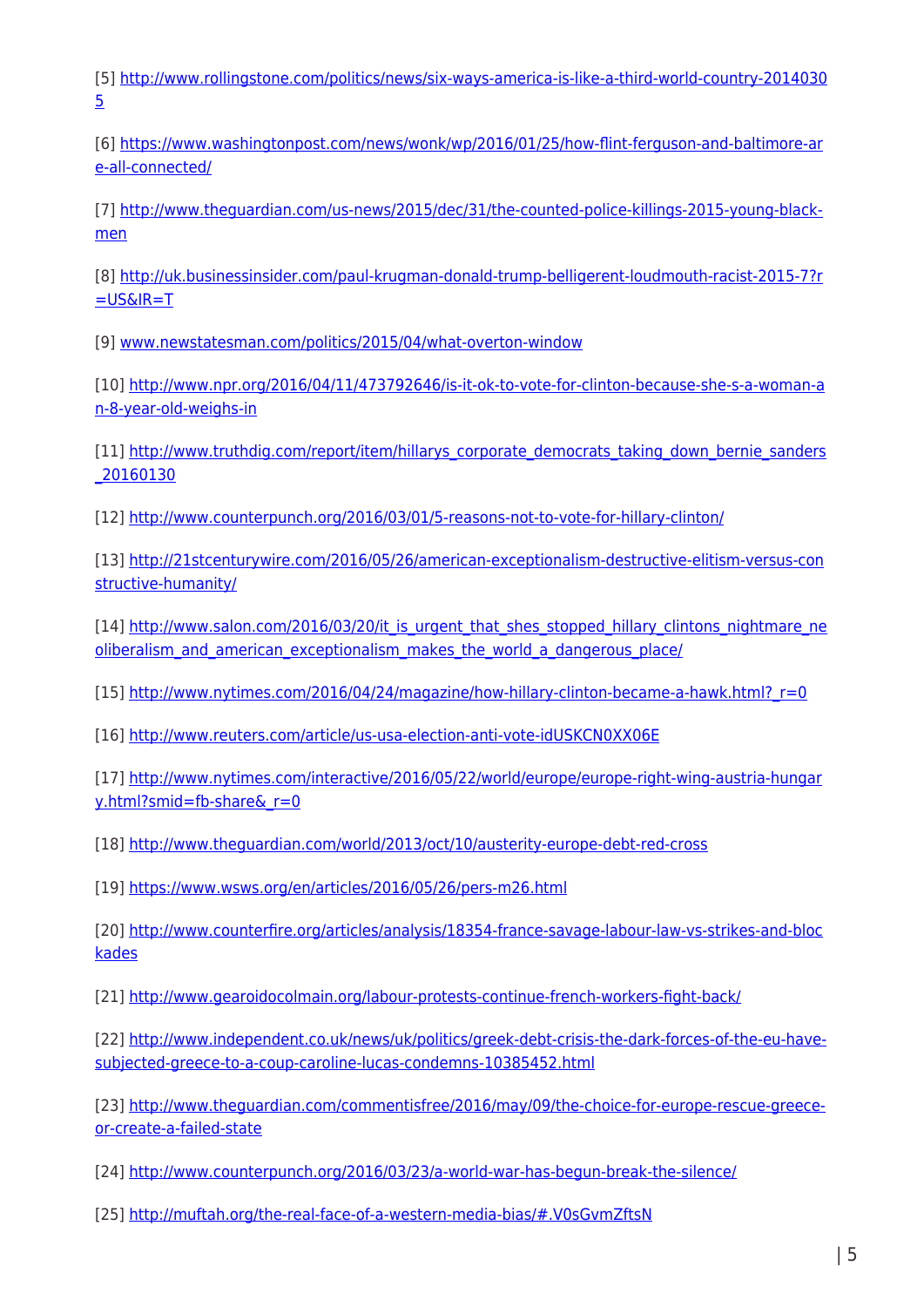[26]<https://www.rt.com/op-edge/260821-propaganda-book-west-lies/>

[27] [http://reliefweb.int/sites/reliefweb.int/files/resources/syria\\_case\\_study.pdf](http://reliefweb.int/sites/reliefweb.int/files/resources/syria_case_study.pdf)

[28] [http://21stcenturywire.com/2015/09/01/white-helmets-new-breed-of-mercenaries-and-propagan](http://21stcenturywire.com/2015/09/01/white-helmets-new-breed-of-mercenaries-and-propagandists-disguised-as-humanitarians-in-syria/) [dists-disguised-as-humanitarians-in-syria/](http://21stcenturywire.com/2015/09/01/white-helmets-new-breed-of-mercenaries-and-propagandists-disguised-as-humanitarians-in-syria/)

[29] [http://www.globalresearch.ca/fake-syria-solidarity-ngo-supports-moderate-terrorists-bans-prof-ti](http://www.globalresearch.ca/fake-syria-solidarity-ngo-supports-moderate-terrorists-bans-prof-tim-anderson-from-conference/5526871) [m-anderson-from-conference/5526871](http://www.globalresearch.ca/fake-syria-solidarity-ngo-supports-moderate-terrorists-bans-prof-tim-anderson-from-conference/5526871)

[30]<https://bbcpanoramasavingsyriaschildren.wordpress.com/>

[31] [http://www.telegraph.co.uk/news/worldnews/middleeast/syria/10357537/Charity-cash-going-to-S](http://www.telegraph.co.uk/news/worldnews/middleeast/syria/10357537/Charity-cash-going-to-Syrian-terror-groups.html) [yrian-terror-groups.html](http://www.telegraph.co.uk/news/worldnews/middleeast/syria/10357537/Charity-cash-going-to-Syrian-terror-groups.html)

[32]<http://www.presstv.com/Detail/2015/10/09/432620/US-Russia-Syria-psyop>

[33]<http://www.wrongkindofgreen.org/tag/the-syria-campaign/>

[34] [http://www.globalresearch.ca/syria-solidarity-uk-supporting-al-qaeda-and-denying-free-speech/5](http://www.globalresearch.ca/syria-solidarity-uk-supporting-al-qaeda-and-denying-free-speech/5527476) [527476](http://www.globalresearch.ca/syria-solidarity-uk-supporting-al-qaeda-and-denying-free-speech/5527476)

[35]<http://venezuelanalysis.com/analysis/8084>

[36] [http://dissidentvoice.org/2013/08/amnesty-international-war-propaganda-and-human-rights-terr](http://dissidentvoice.org/2013/08/amnesty-international-war-propaganda-and-human-rights-terrorism/) [orism/](http://dissidentvoice.org/2013/08/amnesty-international-war-propaganda-and-human-rights-terrorism/)

[37]<http://www.presstv.ir/Detail/2016/05/27/467689/Syria-Russia-US-peace-talks-terrorists-UN-NATO>

[38] [http://www.theguardian.com/commentisfree/2014/feb/18/venezuela-protests-us-support-regime](http://www.theguardian.com/commentisfree/2014/feb/18/venezuela-protests-us-support-regime-change-mistake) [-change-mistake](http://www.theguardian.com/commentisfree/2014/feb/18/venezuela-protests-us-support-regime-change-mistake)

[39]<http://21stcenturywire.com/2016/04/18/live-from-damascus-the-syrian-election-results/>

[40] [http://www.middleeasteye.net/columns/west-s-return-iraq-afghanistan-and-libya-proves-warmon](http://www.middleeasteye.net/columns/west-s-return-iraq-afghanistan-and-libya-proves-warmongers-wrong-395433254) [gers-wrong-395433254](http://www.middleeasteye.net/columns/west-s-return-iraq-afghanistan-and-libya-proves-warmongers-wrong-395433254)

[41]<http://www.lrb.co.uk/v38/n01/seymour-m-hersh/military-to-military>

[42] [http://www.independent.co.uk/news/uk/politics/jeremy-corbyn-warns-that-the-west-cant-bomb-o](http://www.independent.co.uk/news/uk/politics/jeremy-corbyn-warns-that-the-west-cant-bomb-our-way-to-democracy-in-syria-a6755861.html) [ur-way-to-democracy-in-syria-a6755861.html](http://www.independent.co.uk/news/uk/politics/jeremy-corbyn-warns-that-the-west-cant-bomb-our-way-to-democracy-in-syria-a6755861.html)

[43]<http://www.thenation.com/article/you-must-follow-international-law-unless-youre-america/>

[44]<http://www.wrongkindofgreen.org/category/organizations/amnesty-international/>

[45]<https://newint.org/blog/2014/11/26/tony-blair-save-the-children/>

[46]<http://www.globalresearch.ca/the-global-political-awakening-and-the-new-world-order/19873>

[47] [http://www.counterpunch.org/2015/09/21/red-neoliberals-how-corbyns-victory-unmasked-britain](http://www.counterpunch.org/2015/09/21/red-neoliberals-how-corbyns-victory-unmasked-britains-guardian/) [s-guardian/](http://www.counterpunch.org/2015/09/21/red-neoliberals-how-corbyns-victory-unmasked-britains-guardian/)